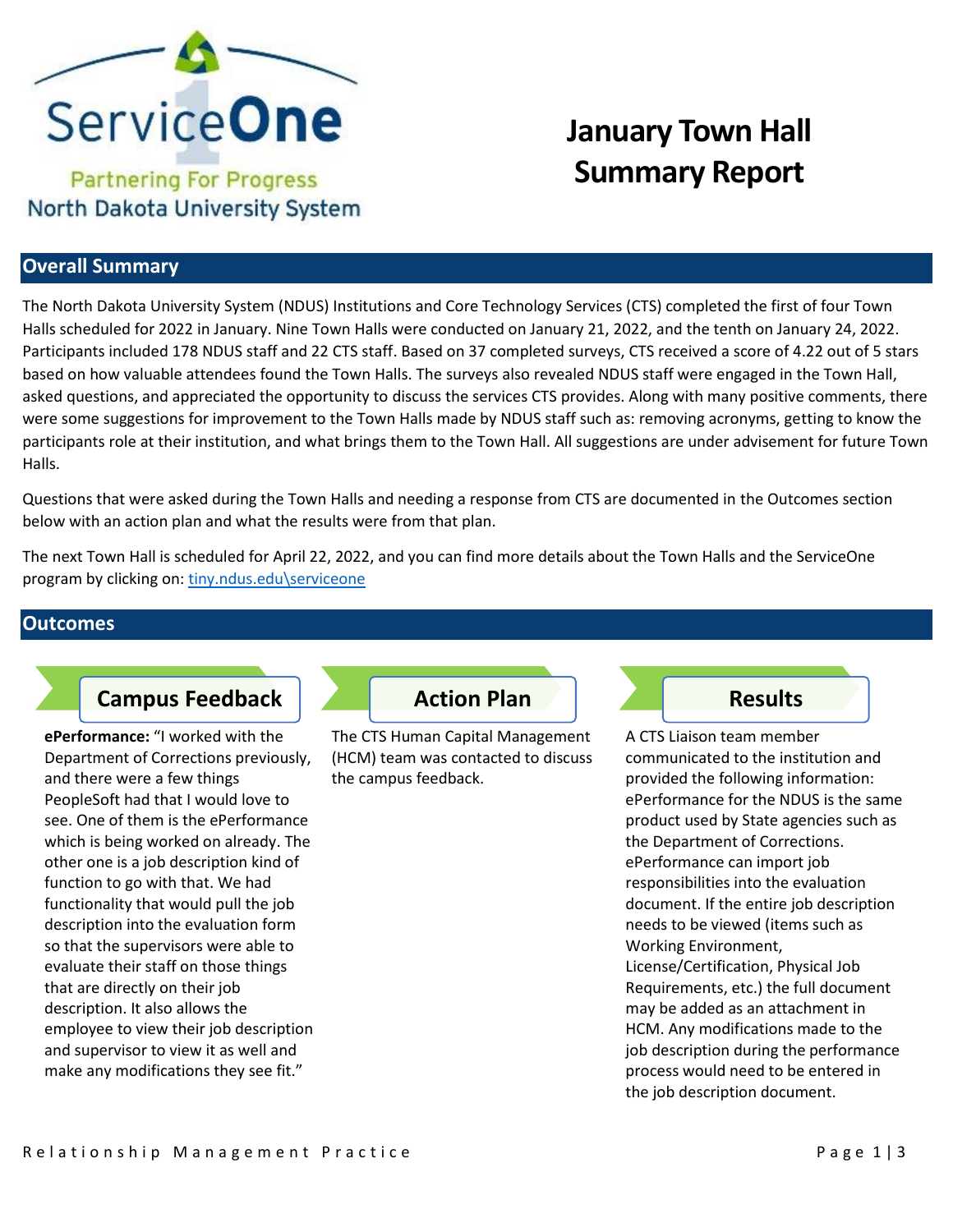| ePerformance: "Systemwide<br>applications are hard on small<br>institutions because they are<br>mandatory. They are not one size fits<br>all. What works for one, doesn't<br>always work for the next. At a small<br>institution, everyone is dealing with<br>multiple items and the frustrations<br>that come along with it." | The CTS Human Capital Management<br>(HCM) team was contacted to discuss<br>the institution feedback.  | A CTS Liaison team member<br>communicated to the institution to<br>learn more about the concerns<br>expressed in the statement and to<br>respond to them.                                                                                                                                                                                                                                                                                                                                                                                                                                                                                                                                                                                                                                                                                                            |
|--------------------------------------------------------------------------------------------------------------------------------------------------------------------------------------------------------------------------------------------------------------------------------------------------------------------------------|-------------------------------------------------------------------------------------------------------|----------------------------------------------------------------------------------------------------------------------------------------------------------------------------------------------------------------------------------------------------------------------------------------------------------------------------------------------------------------------------------------------------------------------------------------------------------------------------------------------------------------------------------------------------------------------------------------------------------------------------------------------------------------------------------------------------------------------------------------------------------------------------------------------------------------------------------------------------------------------|
| Financials: Question regarding the<br>possibility of dashboards added to the<br>Financial system and/or possibly<br>sharing CTS's budget dashboard.                                                                                                                                                                            | The CTS Financials team was contacted<br>to discuss the opportunity of<br>dashboards in Financials.   | A CTS Liaison team member<br>communicated to the institution and<br>provided the following details:<br>The delivered dashboards<br>$\bullet$<br>provided by PeopleSoft are<br>expected to be available during<br>the patching cycle in Summer<br>2022.<br>CTS will gather requirements<br>$\bullet$<br>for potential dashboards by<br>working with the Controller's<br>Group.<br>CTS Controller will share CTS's<br>$\bullet$<br>budget dashboard at an<br>upcoming Controller's Group<br>meeting.                                                                                                                                                                                                                                                                                                                                                                   |
| Payroll: Request for differential pay<br>rates for employees.                                                                                                                                                                                                                                                                  | The CTS Human Capital Management<br>(HCM) team was contacted to discuss<br>the institution's request. | A CTS Liaison member communicated<br>the following status to the institution<br>and provided the following<br>information: the request was reviewed<br>and the HCM team contacted the<br>institution to set up a meeting to<br>discuss requirements and ask clarifying<br>questions. The request poses<br>significant change and risk to the Time<br>and Labor module and requires a<br>thorough evaluation to avoid disrupting<br>the complex Time and Labor rules that<br>affect all institutions. Once<br>requirements are provided, clarity of<br>the request is complete and possible<br>solutions identified, the information<br>will be shared with the institution and<br>the HCM User Group. Pending the<br>results of the solutions identified and<br>communications are complete with the<br>campus and the HCM User Group, next<br>steps will be shared. |
| <b>NDSU's PeopleAdmin software:</b><br>Annual review didn't have direct links                                                                                                                                                                                                                                                  | Institution's CIO provided a resolution<br>as this is institution owned software.                     | Resolved.                                                                                                                                                                                                                                                                                                                                                                                                                                                                                                                                                                                                                                                                                                                                                                                                                                                            |

to policies that need to be reviewed by employee.